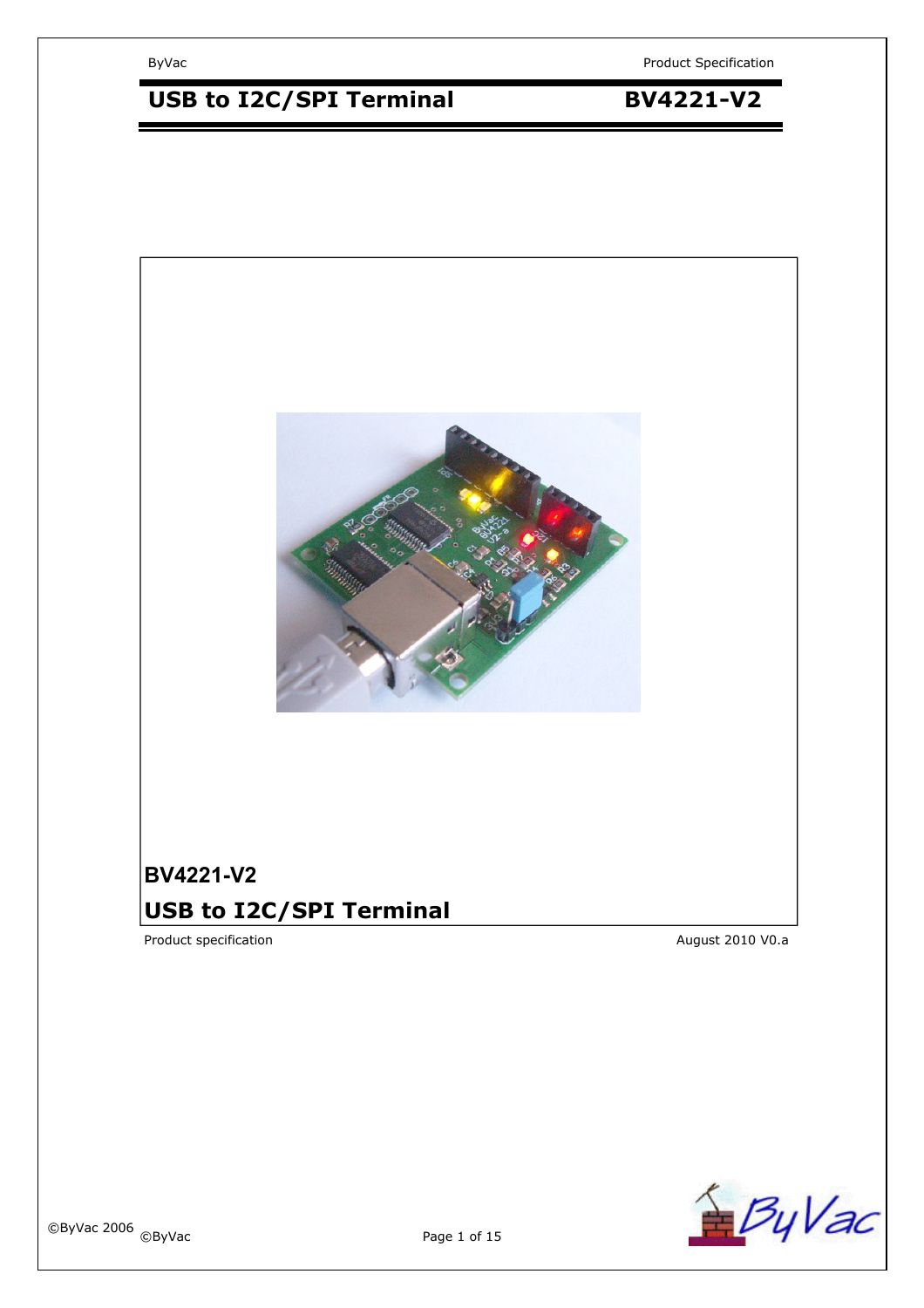# **USB to I2C/SPI Terminal**

## **BV4221-V2**

# **Contents**

| $\mathbf{1}$ . |  |  |  |
|----------------|--|--|--|
| 2.             |  |  |  |
| 3.             |  |  |  |
| 4.             |  |  |  |
| 4.1.           |  |  |  |
| 4.2.           |  |  |  |
| 5.             |  |  |  |
| 6.             |  |  |  |
| 7.             |  |  |  |
| 7.1.           |  |  |  |
| 8.             |  |  |  |
| $Q_{\perp}$    |  |  |  |
| 10.            |  |  |  |
| 11.            |  |  |  |
| 12.            |  |  |  |
| 13.            |  |  |  |
| 14.            |  |  |  |
| 14.1.          |  |  |  |
| 14.2.          |  |  |  |
| 15.            |  |  |  |
| 16.            |  |  |  |
| 16.1.          |  |  |  |
| 16.2.          |  |  |  |
| 17.            |  |  |  |
| 17.1.          |  |  |  |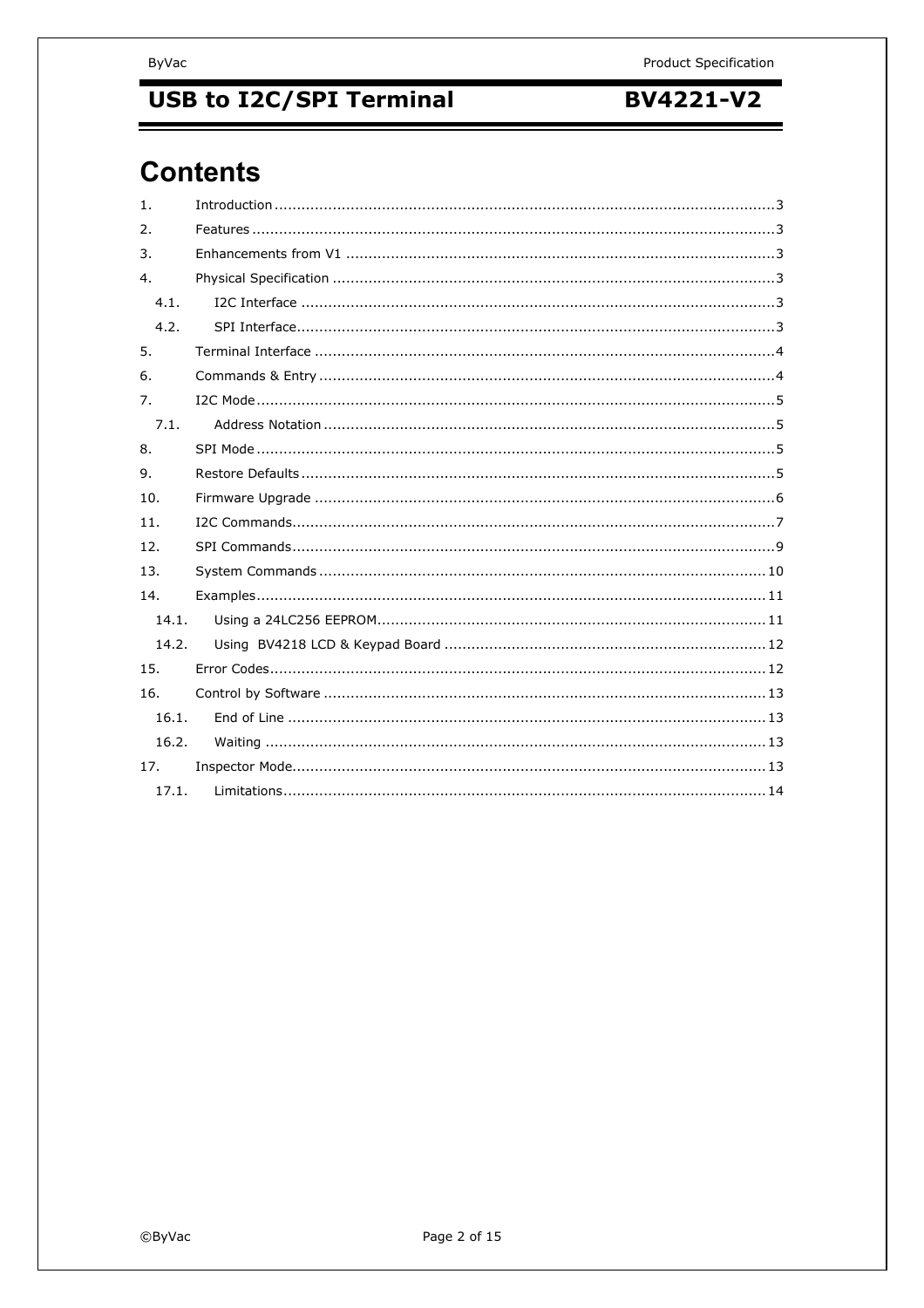| <b>Rev</b> | <b>Change</b>                                                                       |
|------------|-------------------------------------------------------------------------------------|
| Aug 2010   | Preliminary                                                                         |
| Feb 2011   | Upgrade information $+$ command<br>'f' changed to command 'x', new<br>firmware 2.2  |
| Jan 2013   | Update: Fixed SPI bug that only<br>retuned a byte, Added commands<br>N and $\Omega$ |
| Feb 2013   | Altered the 'r' command - see the<br>command reference                              |

## **1. Introduction**

The BV4221-V2 is a device for using I2C and SPI compatible equipment via USB. It provides a terminal like interface and is primarily intended for debugging and experimenting with I2C devices although could be used to drive I2C devices from a PC, see the Foundation Guide

In addition to the above there is an 'inspector' mode that allows 'viewing' of the I2C bus which is useful for debugging existing applications.

## **2. Features**

- I2C up to 1MHz [1]
- I2C clock stretch detect
- SPI max speed 100k
- Command Driven
- Automatic Baud rate select
- USB driver easily obtainable
- On board 3v3 and 5V regulators
- Switchable 3v3 or 5V
- 5V or 3v3 out to drive external I2C circuit – short circuit protected (100mA)
- I2C pull up resistors incorporated
- Inspect I2C up to 100kHz bus speed
- LED indication of SDA & SCL lines
- LED indication of CS lines
- Size 45x40x15 high (mm)
- Power (idle) 15mA (powered from USB)

[1] Minimum 32kHz. The maximum can exceed 1MHz if the slave is up to it.

## **3. Enhancements from V1**

The differences between version 1 and 2 are listed here.

- SPI interface added
- I2C address finder added
- Master clock rate selectable
- Inspector mode operates at 100k
- 5V or 3V3 logic switchable
- Two on board voltage regulators

## **4. Physical Specification**

The device consists of a USB connector a 4 pin I2C connector and an 8 pin SPI connector. The USB supplies power to the devices via a 5V or 3V3 regulator. This gives short circuit protection for the USB bus.

### **4.1. I2C Interface**

The I2C output pins have the following designated pins.

| <b>Pin</b> | <b>Description</b>                       |
|------------|------------------------------------------|
|            | SCK - I2C clock                          |
|            | GND                                      |
|            | SDA - I2C data line                      |
|            | V+ output to drive external<br>equipment |

### **Table 1 IC Pin Description**

One or more external devices can be connected to this bus, the BV4221-V2 acts as a master device that can write to and read from the external devices.

Two LED indicators are provided that give an indication of the SDA & SCL lines. When they are on the lines are high and when off the lines are low. This is useful as it indicates if the bus is free or has become locked up. There are two 5k6 resistors, one connected to the SCL line and the other connected to the SDA line. These are the required pull up resistors for the I2C bus so there is no need to provide them elsewhere.

**V+** This is the power source for external equipment (absolute maximum power 200mA) and is selectable between 5V and 3V3 by the on board jumper.

### **4.2. SPI Interface**

| Pin | <b>Description</b>               |
|-----|----------------------------------|
|     | MOSI (Master Out Slave In) (OUT) |
| 2   | MISO (Master In Slave Out) (IN)  |
| ર   | SCK (Clock) (OUT)                |
|     | CS1 (OUT)                        |
| 5   | CS2 (OUT)                        |
| 6   | CS3 (OUT)                        |
|     | V+                               |
| я   | GND                              |

The SPI interface is a 4 wire bus (in, out, clock and chip select) and this connector can handle three separate SPI devices because it has three chip select lines.

**MOSI** Data output from the master and input to the slave, this naming convention has been used to avoid any ambiguity.

**MISO** Data input to the master which is output from the slave.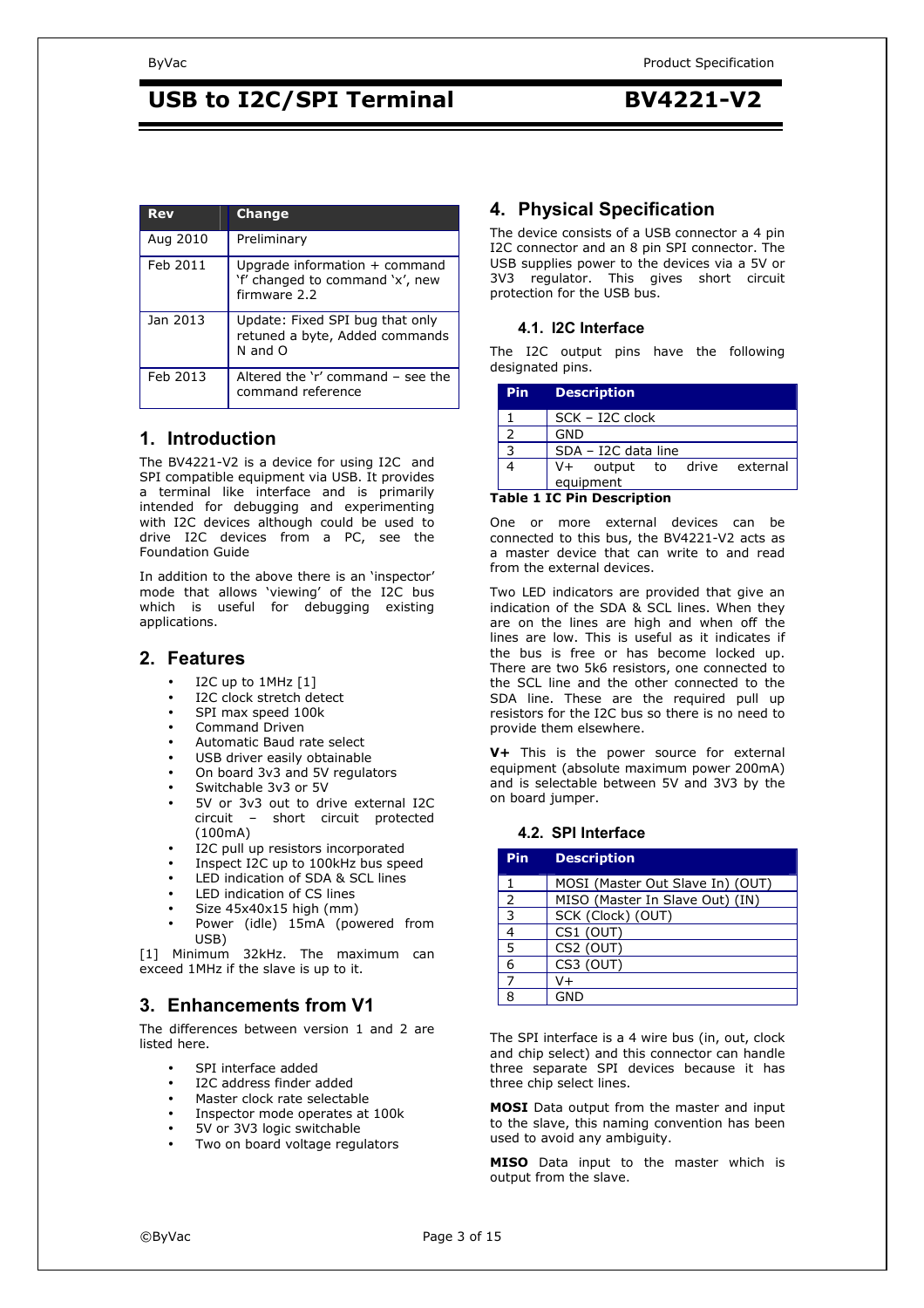**SCL** This is the clock output from the master that controls the rate of data transfer.

**CS1,2,3** Output pins that can be selected either high or low by terminal commands. One of these will go to each SPI device connected to the bus (in,out,clock). When the line is set low then the device to which it is connected will be selected.

There are also three LED indicators that reflect the state of the lines. When CSn is low the LED will be illuminated.

**V+** This is the power source for external equipment (absolute maximum power 200mA) and is selectable between 5V and 3V3 by the on board jumper.

## **5. Terminal Interface**

The device should be plugged into a spare USB socket. It will then ask for a USB driver. The chip used for the interface is a FTDI chip (FT232R) and a driver for this can be found here:

#### http://www.ftdichip.com/

The driver is the **VCP** driver and should be downloaded for your operating system. The Unbutu Linux system already has the driver installed.

When running the USB presents itself as a Com port. HyperTerminal or BV-Terminal (better) can be used to communicate. BV-Terminal is free and can be downloaded from:

www.byvac.com (see the page fro BV4221- V2)

There is also a Foundation Guide that is a comprehensive tutorial/projects for getting to know the I2C and SPI busses and this device better. Included in the zip file is BV-COM.

Alternatively a programming language such as VB or Just Basic can be used for automated applications. The requirement is that it can talk to the COM device.

| ByVac Terminal -- www.byvac.com                             |  |
|-------------------------------------------------------------|--|
| File<br>Settings CPU<br>About                               |  |
| الخالخا<br>$\equiv$<br>$\overline{\mathcal{L}}$<br>101      |  |
| 9600<br>B<br>12<br>COM5                                     |  |
| 0x42D<br>66>H<br>$0x42$ >s 2 41 p<br>0x42                   |  |
|                                                             |  |
|                                                             |  |
| H:\Zed\ASCII-Me\Matrix\scripts\led1.txt<br><b>XMIT Norm</b> |  |

**Figure 1 Using BV Terminal** 

The Baud rate is selected by interrogating the first CR (Carriage Return) character from the following five Baud rates:

• 2,400  $\cdot$  4,800 • 9,600 • 14,400 • 19,200 • 38,400 • 56,700 • 11,5200

It will select the closest to the above and so the terminal should be set to one of those. There is no handshake or parity and the number of stop bits can be one or two.

When the device is first switched on a CR character (#13) should be sent first to establish the Baud rate, sending any other character will give unpredictable results.

There are two modes of operation, I2C mode (default) and SPI mode. Each are dealt with in the next sections.

## **6. Commands & Entry**

In general upper case commands refer to both modes and lower case commands are specific to each mode.

A command consists of a single upper or lower case letter. It will not be sent to the I2C or SPI device until and EOL (End of Line) byte is received. The default EOL byte is 13 which corresponds to the ASCII Carriage Return (CR). As an example using the I2C mode:

s 27 15 p

The above will stay in the input buffer until, say on a terminal (BV-COM) CR is pressed. This gives the opportunity when interacting directly with the device to correct mistakes before sending to the I2C device. It is also perfectly legitimate to send EOL at any time.

The buffer size is **69 bytes** and so this value must not be exceeded before sending CR

**Text**: All data sent to the device is in TEXT which includes numbers. So the above example 's 27 15 p' would actually be the following values (in decimal):

115 50 55 49 53 112 13

It is important to understand this when sending bytes from a program. Sending the value 27:

putc(27) // WRONG

puts("27") // correct

Hex entry MUST be in lower case and is NOT preceded by 0x so for example to enter 0xAF the following is entered:

### 0x42>af

Where  $0x42$  is the prompt.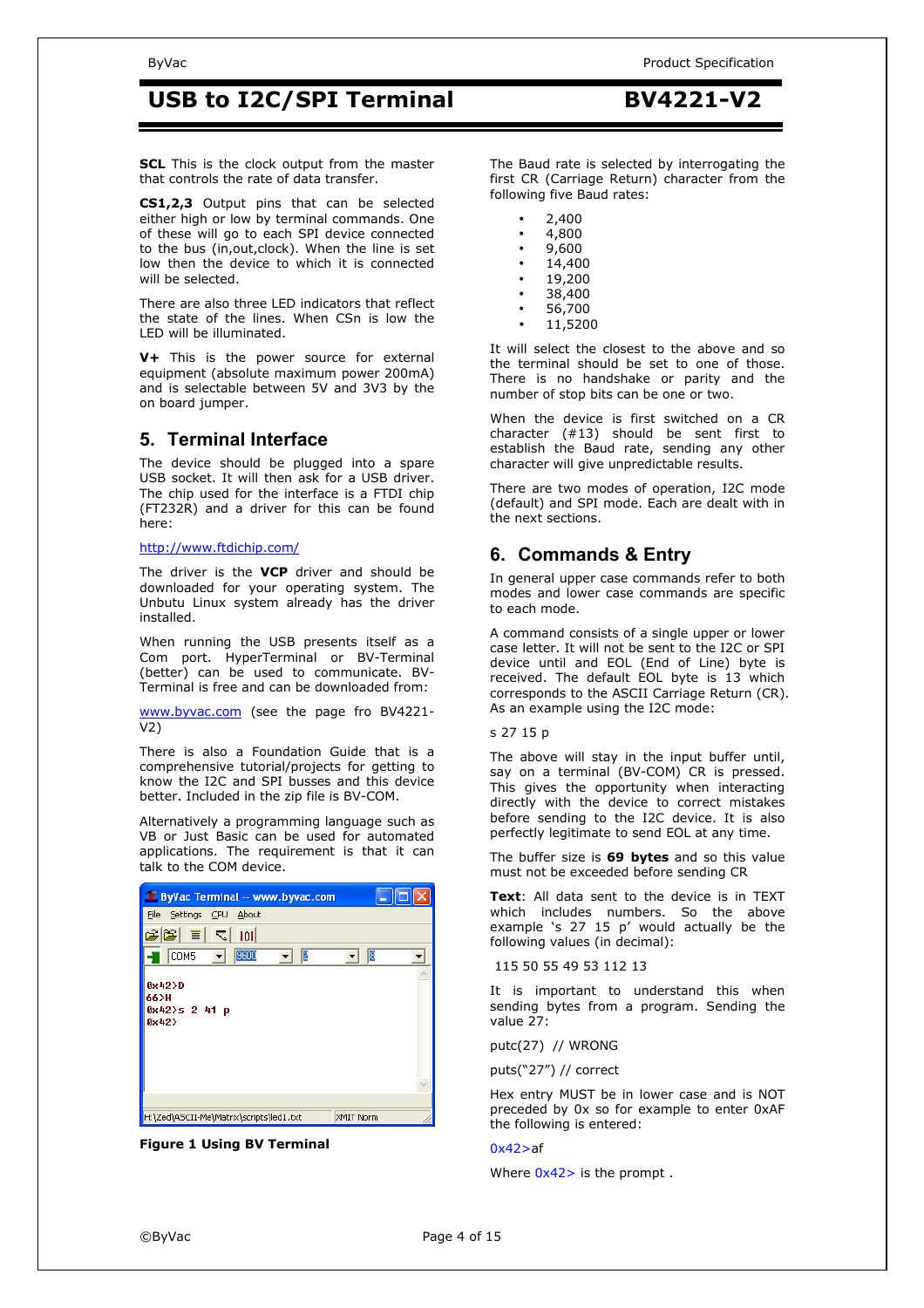## **7. I2C Mode**

This is an enhanced implementation of version 1 and has some subtle differences and so this section should be read carefully if migrating from version 1 to version 2.

By default the device starts up in I2C mode, to explicitly enter this mode use the 'I' command.

It is easy to tell that the device is in I2C mode as once the Baud rate has been established there is a prompt:

#### **nn>**

The nn is the current I2C address. This can be changed with the A or s commands. There are two further modes of operation, Decimal and Hex. In Hex mode the 'nn' is shown with a leading 0x. In hex mode all values are assumed to be hex so entering 37 for example would give a decimal value of 55.

At the prompt the BV4221-V2 is ready to send commands to the connected I2C device/s.

Sending I2C information to an I2C device usually consists of a start condition, the start address followed by the information and then a stop condition. Each device is different and so the commands that are sent will depend on the device.

The terminal will send whatever is requested using the command format, this can be done individually (line by line) or it can be done as a long line up to the capacity of the input buffer'

## **7.1. Address Notation**

This text uses 8 bit address notation which means that even numbered addresses are write commands and odd numbered addresses are read command. For further information about this see this link:

http://www.i2c.byvac.com/ar\_trouble.php

at the section on addressing.

## **8. SPI Mode**

Entry to the SPI mode is acquired by issuing the 'S' command. The decimal and hex modes still apply and are reflected in the prompt:

Hn> or Dn>

Where H is hex mode and numbers entered will be hex value, for example 10 will be decimal 16 if entered in hex mode. The 'n' following the hex or decimal indicator is the SPI mode which can have a value from 0 to 3 following the SPI convention:

| <b>Mode</b>              | <b>CPOL</b> | <b>CPHA</b> |
|--------------------------|-------------|-------------|
| 0                        | ი           | 0           |
|                          | ი           |             |
| $\overline{\phantom{a}}$ |             | U           |

The manufacturers data sheet for the SPI part will normally specify which mode to use. If in doubt use mode 0.

The SPI interface specification requires the device to be selected by hardware. This is done using one of the chip select lines and its associated commands. When the chip select line is low the LED associated with that line illuminates as most SPI devices will be selected when the line is low.

Most SPI devices use an 8 bit data length however quite a few don't and this is catered for by being able to set the data length. This in turn has an effect on the values that can be sent and returned. If the data length is less than 9 bits a byte will be returned, the user should then extract the required bits if less then 8.

If the data length is greater than 8 bits a word (16 bits) is returned, again it is down to the user to extract the relevant bits. Although a 16 bits are returned only the exact specified number of bits are retrieved from the SPI bus the rest are padded with zeroes. This ensures that the slave devices specifications are being met.

The interface has two main command for input and output. To output to the SPI interface the 's' command can be used thus:

## **s 3 6 9**

Will send the values 3,6 and 9 to the SPI interface. The values are not sent until CR is pressed or in an automated system byte 13 is sent. In C this would be something like:

puts("s 3 6 9\r");

There must also be exactly ONE space between each number.

Retrieving information from the SPI interface is carried out using the 'g-n' command (get). The 'n' is the number of values to retrieve so

### **g-7**

will return 7 values, the values are separated by commas.

Because the SPI standard is full duplex it is possible for the master to send out a value and receive a value at the SAME time, in which case the above commands would not work. This full duplex is achieved by simply entering a value or values. If a value is entered without a leading command then it will be sent to the interface and the value got back form the slave will be displayed.

## **9. Restore Defaults**

It is possible to set some configuration values that render the device inoperable through the USB port. Setting the Baud rate to one for example.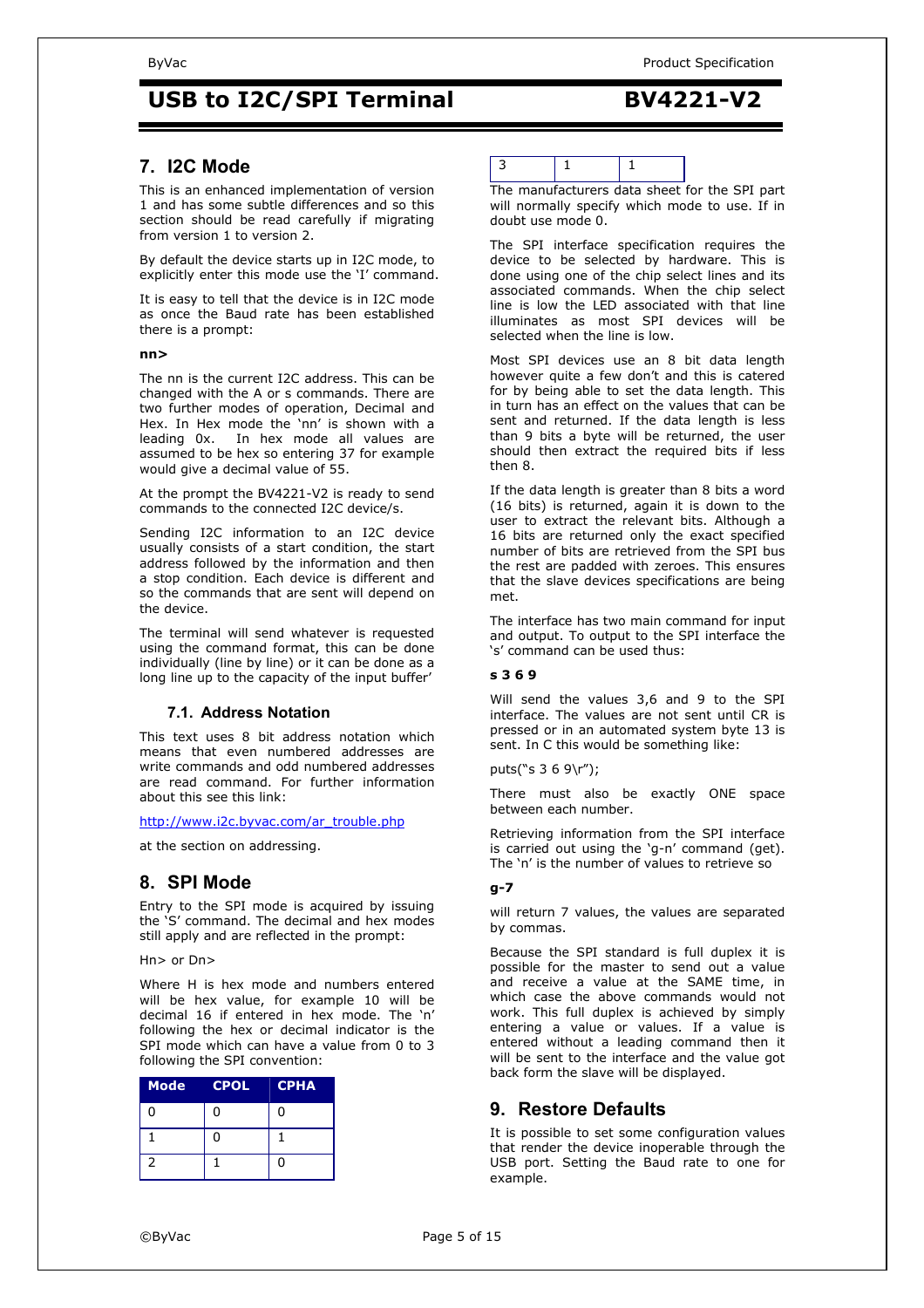#### To restore the factory information, i.e. reset the EEPROM contents to their default values carry out the following procedure:

- 1) Turn the device off.
- 2) There is a row of 5 holes with two of the pads marked FR, short out those tow pads.
- 3) Turn the device back on.
- 4) Turn the device off
- 5) Remove the short.

The defaults will be restored

## **10. Firmware Upgrade**

The firmware on this device is upgradable. There is a separate set of upgrade instructions in the resources zip file.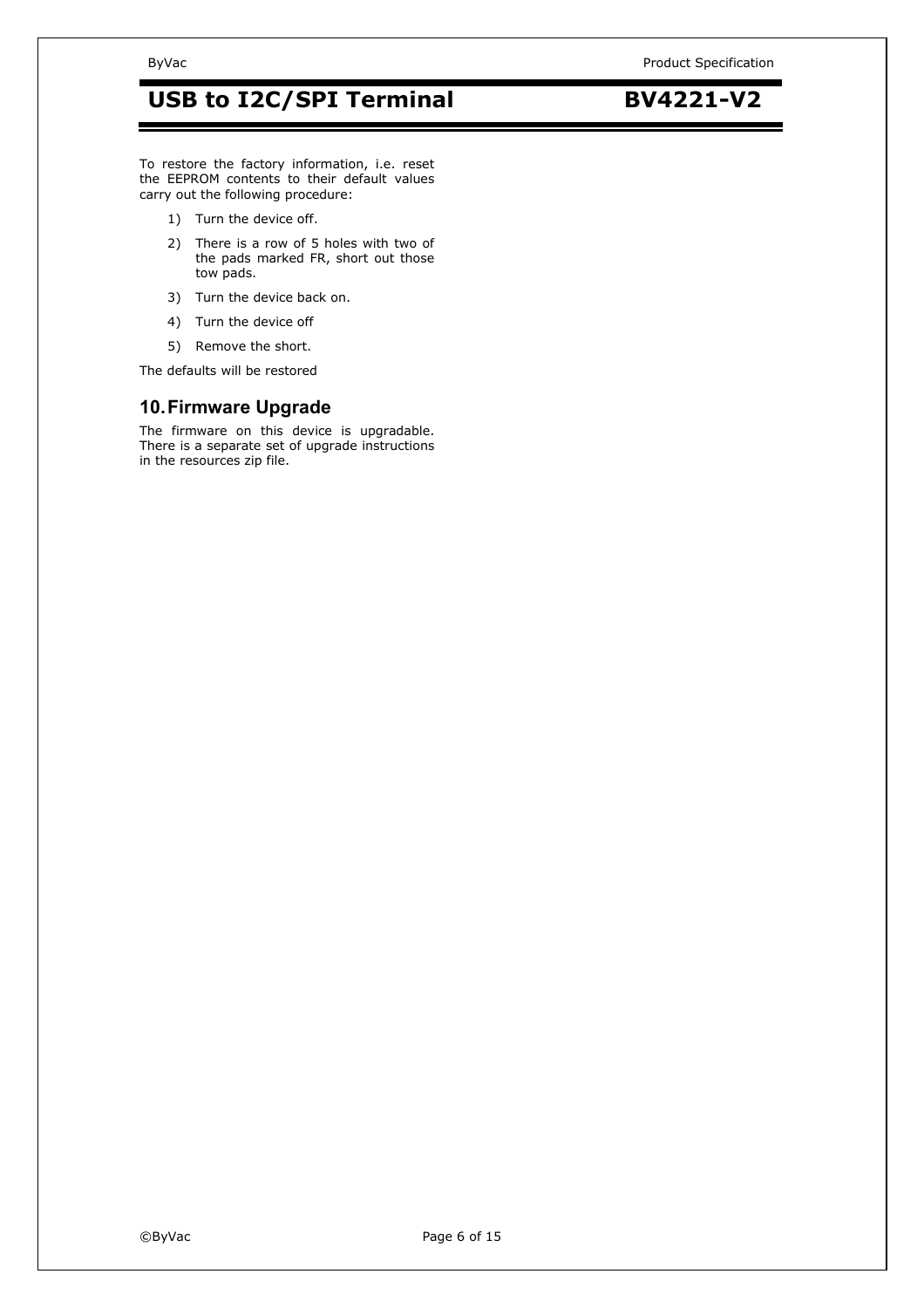## **USB to I2C/SPI Terminal BV4221-V2**

## **11.I2C Commands**

There is a simple command set that controls, reads and writes to the device and the external I2C devices.

A command is <sup>a</sup> single letter and is **case sensitive**.

| <b>Command</b> | <b>Name</b> | <b>Description</b>                                                                                                                                                                                                                                                                                                                                                                  |
|----------------|-------------|-------------------------------------------------------------------------------------------------------------------------------------------------------------------------------------------------------------------------------------------------------------------------------------------------------------------------------------------------------------------------------------|
| S.             | Start       | This will send the start condition AND the default address which is the number shown on the default prompt.                                                                                                                                                                                                                                                                         |
| $s[-nn]$       | Start       | This will send the start condition AND the address specified after the minus sign, these should be no space between the 's' '-' and<br>address. Example to send a start condition and address 0xa4 (assuming in hex mode)                                                                                                                                                           |
|                |             | $s-a4$                                                                                                                                                                                                                                                                                                                                                                              |
| $\mathsf{r}$   | Restart     | Send restart command with default address+1, if the default address (at the prompt) is say 0x42 then this command will send:                                                                                                                                                                                                                                                        |
|                |             | S   0   1   0   0   0   0   1   1   A                                                                                                                                                                                                                                                                                                                                               |
|                |             | The darker '1' is the read bit and the 'A' is the ACK from the slave device.                                                                                                                                                                                                                                                                                                        |
|                |             | NOTE: As from version 2.5 this will also send the address+1 if it has been specified with the 's' command, for example:                                                                                                                                                                                                                                                             |
|                |             | $0x42 > s-a00rq-1$                                                                                                                                                                                                                                                                                                                                                                  |
|                |             | This will send o to the I2C address a0 and the r command will use the address a1 to read the device.                                                                                                                                                                                                                                                                                |
| g              | Get         | Gets one byte from slave. A point to not here is that when receiving from the slave the master (this device) will ACK on each byte<br>received. However it will NOT-ACK on the last byte requested to inform the slave that no more bytes will be requested. Some slaves<br>are unaware of this and so this point does not matter, however others rely on it for correct operation. |
| $q[-nn]$       | Get         | Gets multiple bytes from slave, the number of bytes to retrieve up to a maximum of 255 is specified after the '-'. If more than 255<br>bytes are required then multiple 'q' command can be used.                                                                                                                                                                                    |
|                |             | Bytes are separated by a comma thus "q-3" will give an output something like:                                                                                                                                                                                                                                                                                                       |
|                |             | 01,02,03                                                                                                                                                                                                                                                                                                                                                                            |
|                |             | Note that this is in text and so the actual bytes received would be (in decimal):                                                                                                                                                                                                                                                                                                   |
|                |             | 48 49 44 48 50 44 48 51                                                                                                                                                                                                                                                                                                                                                             |
| p              | Stop        | Send stop condition                                                                                                                                                                                                                                                                                                                                                                 |
| nn             | <b>Byte</b> | any numbers that do not have a command in them are sent to the salve device, so in the example                                                                                                                                                                                                                                                                                      |
|                |             | s 27 p                                                                                                                                                                                                                                                                                                                                                                              |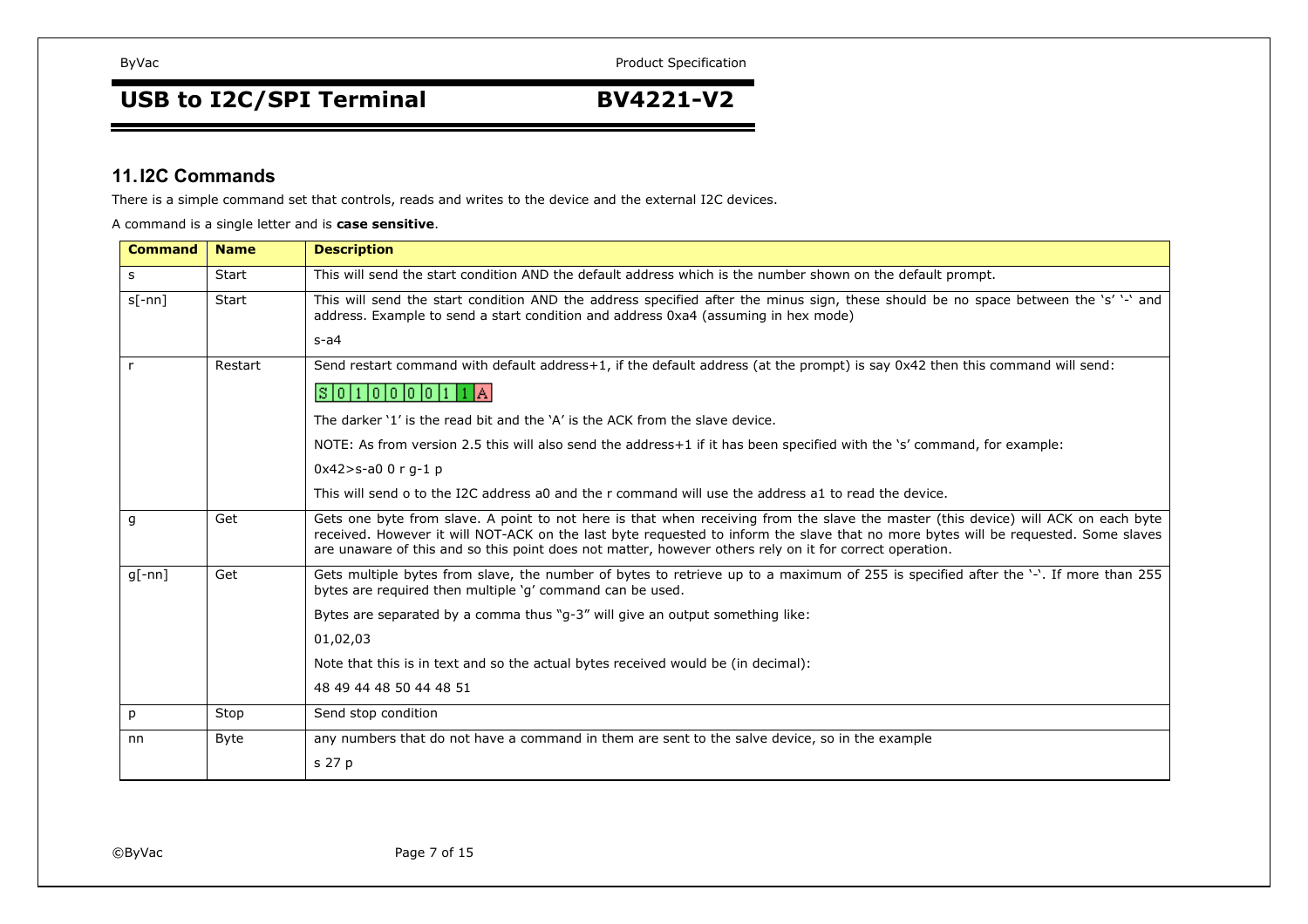## **USB to I2C/SPI Terminal BV4221-V2**

|    |                     | the '27' would be sent to the device as a number 27.                                                                                                                                                                                                                                                                                                                                                                                                                                                                                                                                                                                                                                                 |
|----|---------------------|------------------------------------------------------------------------------------------------------------------------------------------------------------------------------------------------------------------------------------------------------------------------------------------------------------------------------------------------------------------------------------------------------------------------------------------------------------------------------------------------------------------------------------------------------------------------------------------------------------------------------------------------------------------------------------------------------|
| X  | Find                | This will list the address all of the I2C slave devices on the bus separated by a comma. As an example if two devices were attached to<br>the bus address 0xd0 and 0x42 then the output from this command would be:                                                                                                                                                                                                                                                                                                                                                                                                                                                                                  |
|    |                     | 42,d0                                                                                                                                                                                                                                                                                                                                                                                                                                                                                                                                                                                                                                                                                                |
|    |                     | If in hex mode.                                                                                                                                                                                                                                                                                                                                                                                                                                                                                                                                                                                                                                                                                      |
|    |                     | ** This was the 'f' command in version 2.1                                                                                                                                                                                                                                                                                                                                                                                                                                                                                                                                                                                                                                                           |
| tn | Speed               | This is the clock rate that is used for I2C when sending and receiving data. The default value is 100k but can be set anywhere<br>between 32,000 and 2,600,000. Example to set the clock speed to 50k:                                                                                                                                                                                                                                                                                                                                                                                                                                                                                               |
|    |                     | t50000                                                                                                                                                                                                                                                                                                                                                                                                                                                                                                                                                                                                                                                                                               |
|    |                     | Value entered must be in DECIMAL regardless of mode.                                                                                                                                                                                                                                                                                                                                                                                                                                                                                                                                                                                                                                                 |
|    | Inspect I2C<br>data | There is no exit from this mode other than resetting the device. It will passively monitor all traffic on the bus and report the results<br>back. It can operate up to 100k I2C bus speed but is limited by the input buffer size.                                                                                                                                                                                                                                                                                                                                                                                                                                                                   |
|    |                     | Data is captured as an I2C slave device would, beginning with a start condition, address, data and then a stop condition. This<br>information is buffered at high speed and is only reported when a stop condition is received. Special characters (all upper case) are<br>used to indicate certain information:                                                                                                                                                                                                                                                                                                                                                                                     |
|    |                     | S<br>start<br>stop<br>address<br>A<br>K<br>acknowledge (low from slave)<br>not acknowledge (high from slave)<br>N                                                                                                                                                                                                                                                                                                                                                                                                                                                                                                                                                                                    |
|    |                     | As an example sending "s 55 r g-2 p" to a ByVac I2C device will result in that device outputting 1 and 2, this is shown in the inspector<br>mode as:                                                                                                                                                                                                                                                                                                                                                                                                                                                                                                                                                 |
|    |                     | SA42K55KSA43K01K02NP                                                                                                                                                                                                                                                                                                                                                                                                                                                                                                                                                                                                                                                                                 |
|    |                     | Colours have been added to make the explanation more readable, green is the master and pink is the slave. As can be seen from the<br>output start, address and 0x42 have been sent, this was then acknowledges 'K' by the slave. 55 is then sent and this is also<br>acknowledged by the slave. Next is the restart condition which is start followed by the address + 1, i.e. 'SA43', this is also<br>acknowledged by the slave. In response to 'g-2', the slave outputs 01, to which the master acknowledges and then 02. This time the<br>master not-acknowledges to indicate that no more bytes will be requested. The final stop condition is sent by the master which will<br>release the bus. |
| A  | Change              | Changes the default I2C address, for example if in hex mode:                                                                                                                                                                                                                                                                                                                                                                                                                                                                                                                                                                                                                                         |
|    | Address             | Ad0                                                                                                                                                                                                                                                                                                                                                                                                                                                                                                                                                                                                                                                                                                  |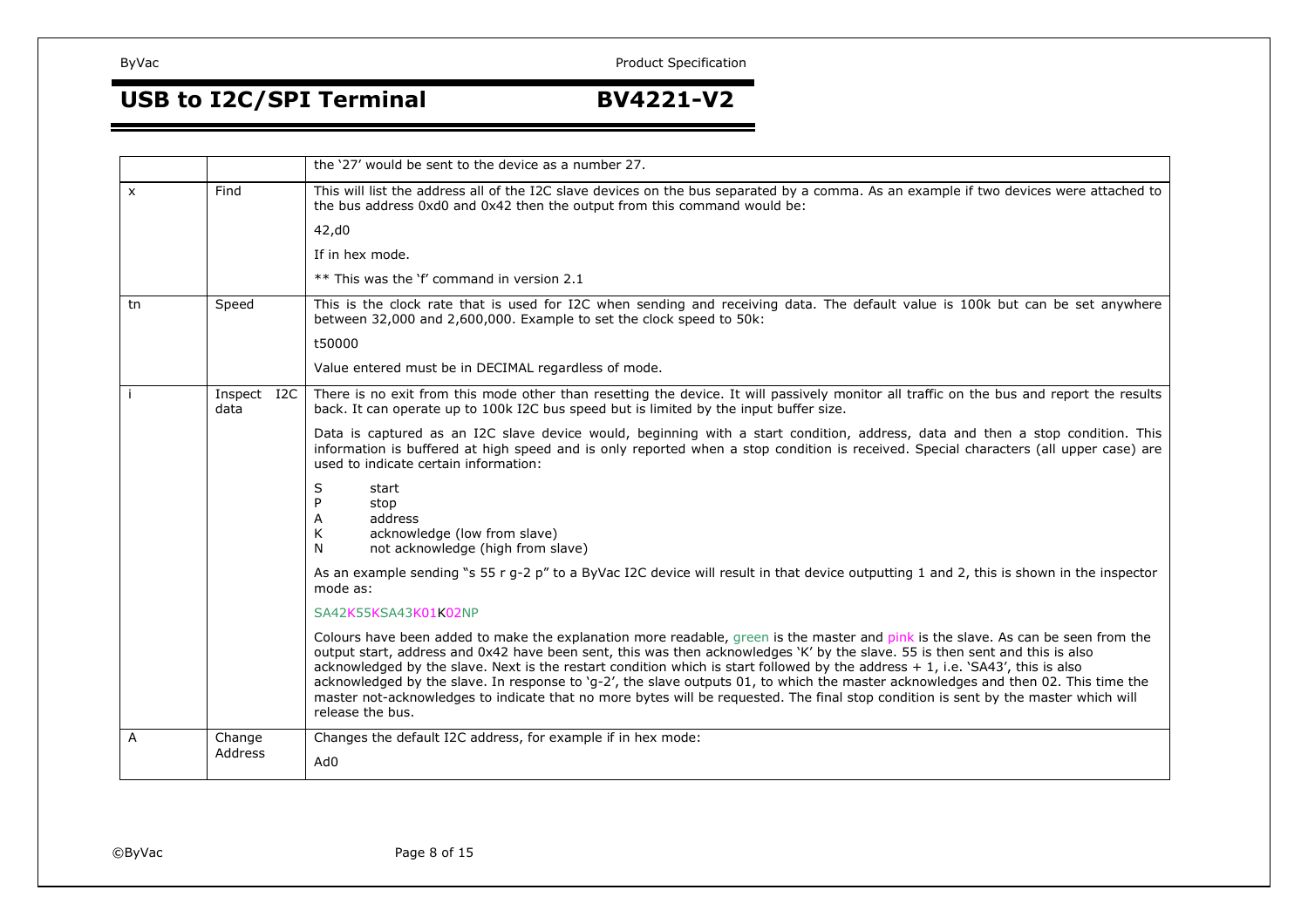## **USB to I2C/SPI Terminal BV4221-V2**

Will change the default I2C address to 0xd0 and this will be reflected at the prompt

#### **Table 2 I2C Command Set**

## **12.SPI Commands**

| <b>Command</b> | <b>Name</b> | <b>System Command Set</b>                                                                                                                                                                                                                                                                                                                                                                                                                                      |
|----------------|-------------|----------------------------------------------------------------------------------------------------------------------------------------------------------------------------------------------------------------------------------------------------------------------------------------------------------------------------------------------------------------------------------------------------------------------------------------------------------------|
| $\ln$          | Low         | (lower case L) sets one of the three chip select pins to low for example to set chip select 2 pin to low:                                                                                                                                                                                                                                                                                                                                                      |
|                |             | $ 2\rangle$                                                                                                                                                                                                                                                                                                                                                                                                                                                    |
| hn             | High        | Sets one of the chip select pins to high, for example to set chip select pin 1 to high:                                                                                                                                                                                                                                                                                                                                                                        |
|                |             | h1                                                                                                                                                                                                                                                                                                                                                                                                                                                             |
| tn             | Speed       | Sets the SPI data speed for transfer. This is a fixed option of speeds as follows:                                                                                                                                                                                                                                                                                                                                                                             |
|                |             | 100k<br>1                                                                                                                                                                                                                                                                                                                                                                                                                                                      |
|                |             | 75k<br>2<br>30k<br>3                                                                                                                                                                                                                                                                                                                                                                                                                                           |
|                |             | 25k<br>4                                                                                                                                                                                                                                                                                                                                                                                                                                                       |
|                |             | The above speeds are approximate.                                                                                                                                                                                                                                                                                                                                                                                                                              |
| nn             | Data Length | Sets the data length form 1 to 16 (default is 8). This value will determine how many bits are transferred on each request. To set the<br>bit length to 13:                                                                                                                                                                                                                                                                                                     |
|                |             | n13                                                                                                                                                                                                                                                                                                                                                                                                                                                            |
| p              | <b>MISO</b> | Gets the value on the MISO (Master in Slave out) pin. This is sometimes used by slave devices to indicate an acknowledge.                                                                                                                                                                                                                                                                                                                                      |
| S              | Send        | Send one or more values to the MOSI pin, values can range from 0 to 0xffff and will be sent according to the length set with the 'n'<br>command. Values must be separated by a SINGLE space. Assuming an 8 bit length, to send 3,0,6 the following would be required:                                                                                                                                                                                          |
|                |             | s <sub>306</sub>                                                                                                                                                                                                                                                                                                                                                                                                                                               |
|                |             | The values will be stored in a buffer and sent when the end of line character (default 13 [CR]) is sent. This allows for mistakes to be<br>corrected when used in conjunction with a terminal (BV-COM).                                                                                                                                                                                                                                                        |
| $q-n$          | Get values  | Gets a value/s from the slave, the values will be determined by the data length. If in hex mode and the data length is less then 9 the<br>output will be in byte format occupying two digits thus 00. If the data length is greater then 8 then the data will be in word format<br>occupying 4 digits thus 0000. In decimal mode the output is as long as it needs to be. The values are separated by commas. As an<br>example this would be a typical output: |
|                |             | 02,21,a4,5b                                                                                                                                                                                                                                                                                                                                                                                                                                                    |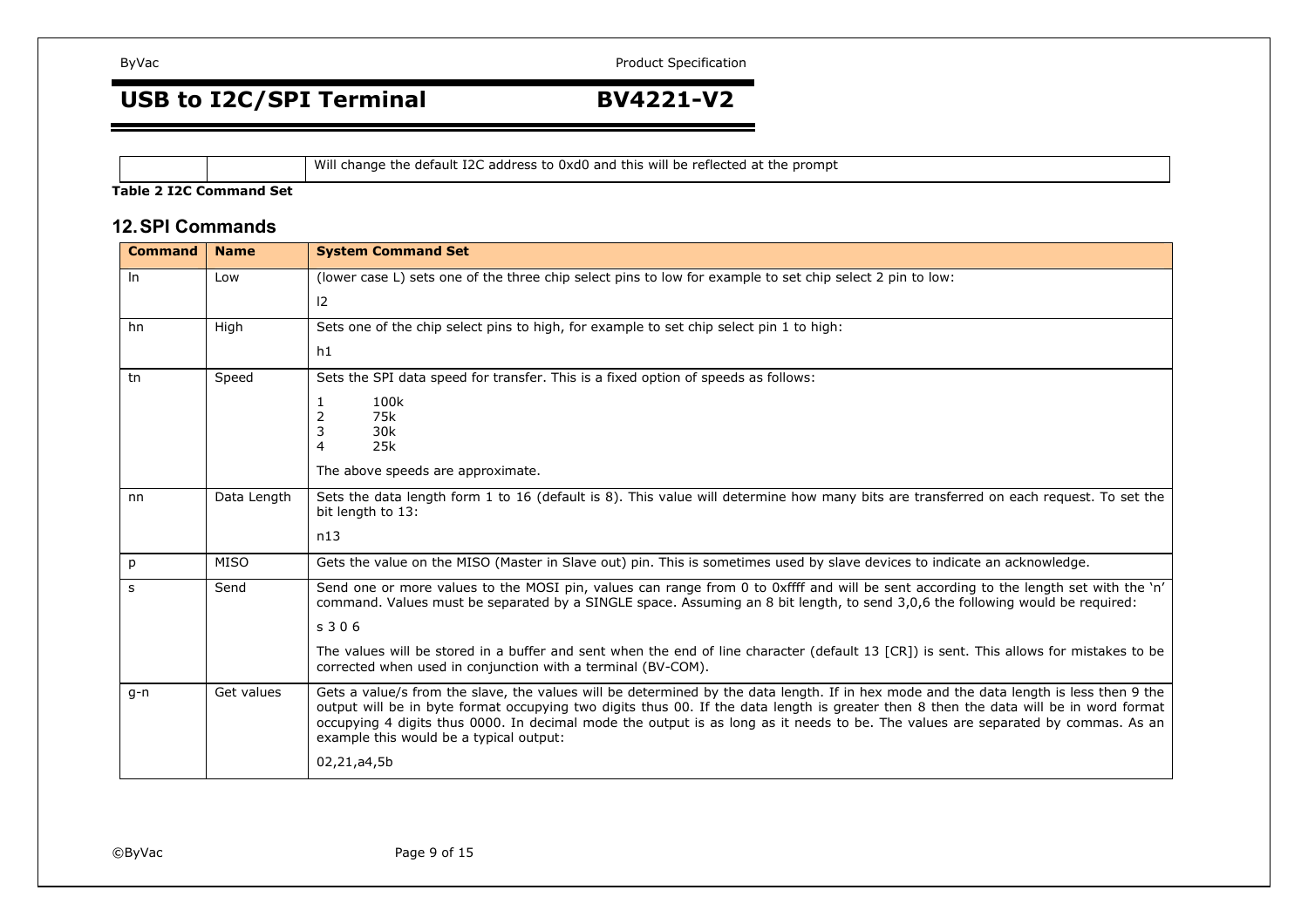## **USB to I2C/SPI Terminal BV4221-V2**

| mn    | Mode  | SPI can have any one of 4 standard modes, the default is 0. See text for more information.                                                        |
|-------|-------|---------------------------------------------------------------------------------------------------------------------------------------------------|
| - < > | Value | Any number value that is not a command will be sent to the SPI interface and a number will be presented that has been returned from<br>the slave. |

## **13.System Commands**

| <b>Command</b> | <b>Name</b> | <b>System Command Set</b>                                                                                                                                                                                                                                                                                                                                                                                           |
|----------------|-------------|---------------------------------------------------------------------------------------------------------------------------------------------------------------------------------------------------------------------------------------------------------------------------------------------------------------------------------------------------------------------------------------------------------------------|
| H              | Hex         | Set Hex mode                                                                                                                                                                                                                                                                                                                                                                                                        |
| D              | Decimal     | Set Decimal mode                                                                                                                                                                                                                                                                                                                                                                                                    |
| P1[0]          | Prompt on   | The prompt can be turned on or off, it is on by default. This may be useful in automatic systems where it may get in the way. To turn<br>the prompt on specify P1 (P one), anything else e.g. P0 (P zero) will turn the prompt off.                                                                                                                                                                                 |
| Kn             | <b>ACK</b>  | When Prompt is on this will have no effect, but when prompt is switched off a character is sent by the device to indicate that a<br>command or set of commands have been completed. This can be used by the host to send commands only when the device is ready.<br>The default character sent is '*' (0x2a). To set another character for example CR, send the ASCII code of that character following the<br>`K':  |
|                |             | K0d (assuming hex mode)                                                                                                                                                                                                                                                                                                                                                                                             |
|                |             | To turn off the ACK mechanism use 0 (zero) e.g.                                                                                                                                                                                                                                                                                                                                                                     |
|                |             | K <sub>0</sub>                                                                                                                                                                                                                                                                                                                                                                                                      |
| En             | End of line | The end of line by default is #13 (CR), this in fact marks the end of the packet. This command will change that to another value. So<br>for example this default sequence:                                                                                                                                                                                                                                          |
|                |             | $V$ <enter></enter>                                                                                                                                                                                                                                                                                                                                                                                                 |
|                |             | would print out the version number, if E1 is entered then                                                                                                                                                                                                                                                                                                                                                           |
|                |             | $V \wedge A$                                                                                                                                                                                                                                                                                                                                                                                                        |
|                |             | (where ^A is control A) would print out the version number. Note that the new end of line should be used immediately after entering<br>it. This can be fixed using the F command BUT if Auto Baud is used this still requires #13 to establish the Baud rate.                                                                                                                                                       |
| $\vee$         |             | Show firmware version                                                                                                                                                                                                                                                                                                                                                                                               |
| B              | Baud rate   | Sets baud rate, this must be in decimal regardless of mode. The default is 0 (zero) which is the automatic Baud rate detect. If this is<br>set to any other value that rate will be permanently set. This will now be the Baud rate at start up so be careful when using this<br>command. If a Baud rate has been set that is unreachable this will render the device unusable and a hardware factory reset must be |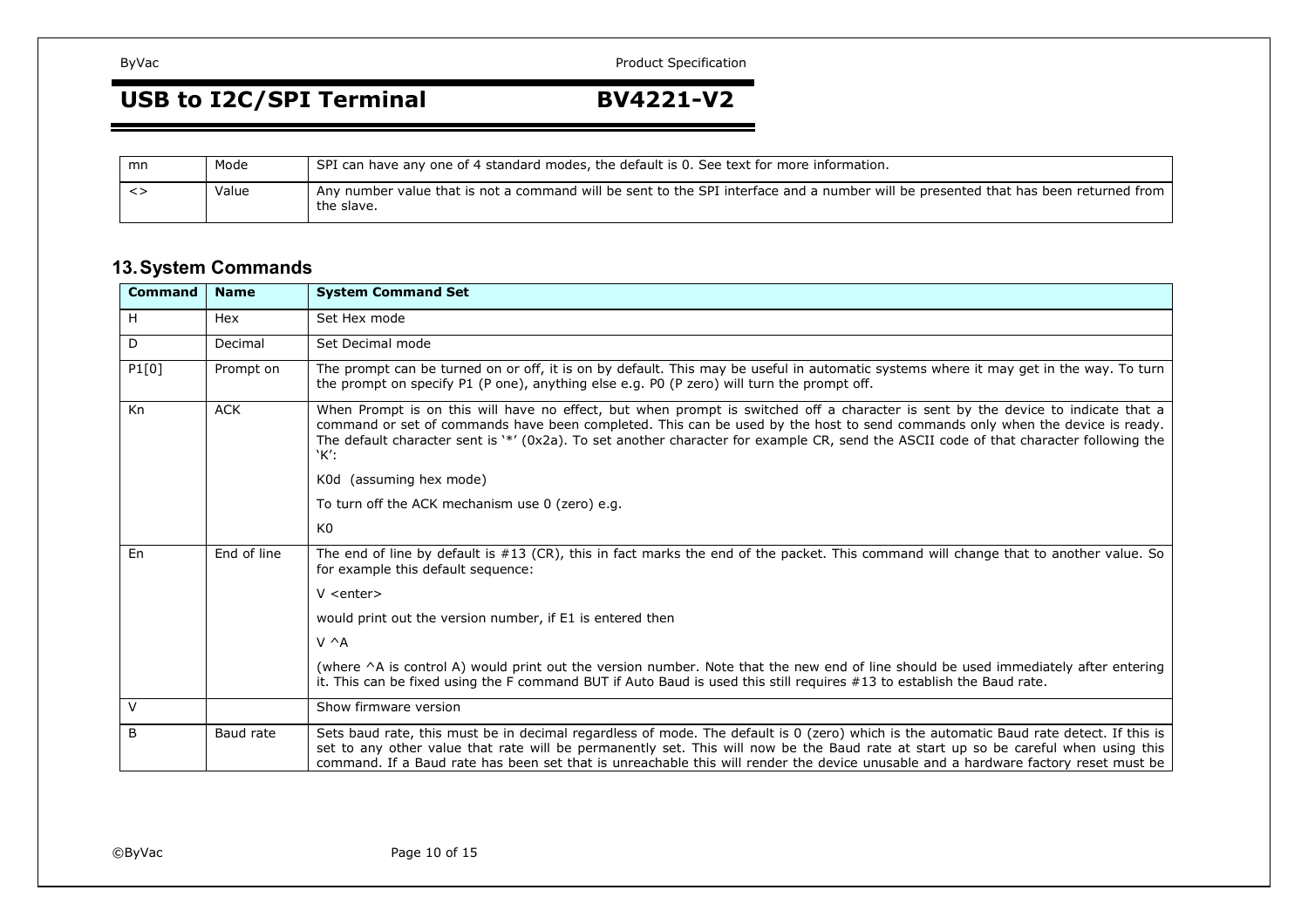## **USB to I2C/SPI Terminal BV4221-V2**

|          |            | performed. See text on how to do this.                                                                                                                                                                                                                                                                                                                                            |
|----------|------------|-----------------------------------------------------------------------------------------------------------------------------------------------------------------------------------------------------------------------------------------------------------------------------------------------------------------------------------------------------------------------------------|
|          |            | Example: setting Baud rate to 9600                                                                                                                                                                                                                                                                                                                                                |
|          |            | B9600                                                                                                                                                                                                                                                                                                                                                                             |
|          |            | Example setting Auto Baud rate                                                                                                                                                                                                                                                                                                                                                    |
|          |            | B <sub>0</sub>                                                                                                                                                                                                                                                                                                                                                                    |
|          |            | NOTE The device may need resetting after this command.                                                                                                                                                                                                                                                                                                                            |
| R.       | Reset      | Resets, just as switch on.                                                                                                                                                                                                                                                                                                                                                        |
|          | I2C mode   | Sets the I2C mode commands will now respond to this main command table and the I2C command table.                                                                                                                                                                                                                                                                                 |
| S        | SPI mode   | Sets the SPI mode, commands will respond to this table and the SPI table                                                                                                                                                                                                                                                                                                          |
| F.       | <b>Fix</b> | Writes current value semi-permanently to EEPROM                                                                                                                                                                                                                                                                                                                                   |
| Ln       | Delay      | Delay operation for n number of milliseconds 1-255                                                                                                                                                                                                                                                                                                                                |
| N        | Input CS   | Inputs a value from the CS lies as a single byte. The CS to byte relationship is the lower 3 bits:                                                                                                                                                                                                                                                                                |
|          |            | Bit 7   Bit 6   Bit 5   Bit 4   Bit 4   Bit 3   Bit 2   Bit 1   Bit 0                                                                                                                                                                                                                                                                                                             |
|          |            | CS3 CS2 CS1                                                                                                                                                                                                                                                                                                                                                                       |
|          |            | As an example if CS2 was high and the other CS lines were low then the output would be 2, if all three CS lines were high then the o/p<br>would be 7                                                                                                                                                                                                                              |
| $\Omega$ | Set CS     | This will set the CS lines to either input or output. At reset the CS lines are now set to I/P, if SPI mode is selected by using the 'S'<br>command then all three lines will be switched to output. To set the CS lines to either i/p or o/p a byte is sent that has the same<br>relationship as the 'N' command. A 1 will set the CS line to be an i/p and a 0 to be an output. |
|          |            | As an example if CS2 is input and the other CS lines are o/p then O5 would do this. To set all lines to be an o/p then O0 and all lines<br>to be an i/p is O7                                                                                                                                                                                                                     |

## **14.Examples**

#### **14.1.Using <sup>a</sup> 24LC256 EEPROM**

Write 1 to 5 to EEPROM address 0. The EEPROM has <sup>a</sup> device address of 0xA0

H( set hex mode)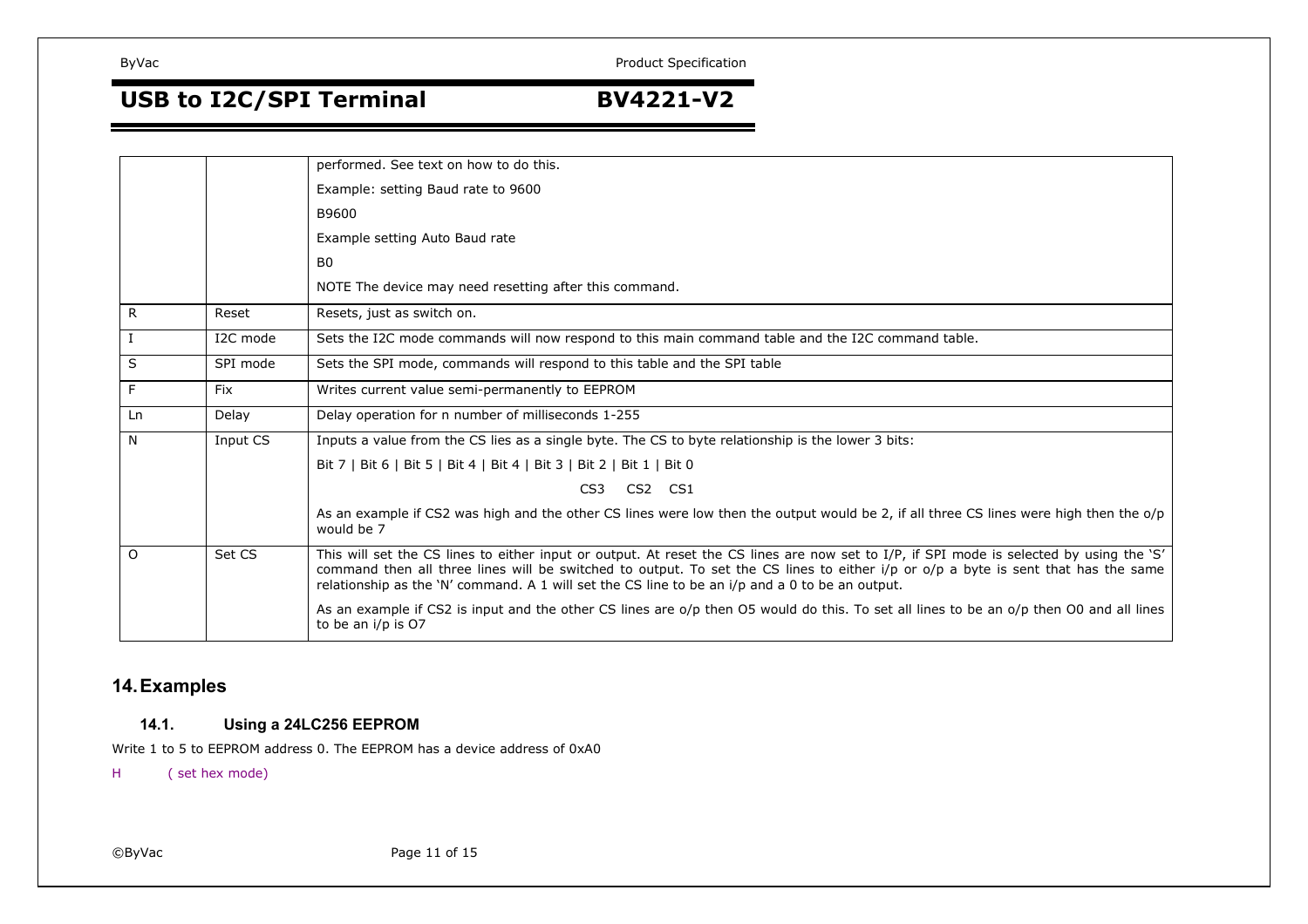ByVac **Product Specification** ByVac **Product Specification** 

## **USB to I2C/SPI Terminal BV4221-V2**

Aa0(set device address)

s 0 0 1 2 3 4 5 p ( write 1-5 )

Read from those locations

## s 0 0 <sup>r</sup> g-2 p

In the above read operation the EEPROM address counter has been reset back to 0000 and <sup>a</sup> restart command issued to read the slave. g-2 reads the first 2 bytes which will return 1 and 2.

## s-a1 g-2 p

This next operation sets the address to read (odd number) and reads the next two bytes that return 3 & 4.

#### **14.2.Using BV4218 LCD & Keypad Board**

Assuming the default address of 0x42 is used:

## s-42 1 1 p

This will clear the display

s 2 41 42 43 p ( no need to set address again)

This writes ABC to the display

s 90 28 <sup>r</sup> g-5 p

This gets the first 5 bytes of the sign on message

## **15.Error Codes**

The following error codes may be seen:

- 1. End of input buffer reached
- 2. Unknown command (sometimes displays as 3)
- 3. Number expected
- 4. I2C bus not free on master start condition, caused by slave not releasing bus.

There is also the LED indicators for the I2C SDA and SCL lines. When the bus is free these should both be high, illuminated. The master will release the bus on issuing <sup>a</sup> stop command 'p'. If both lights are not on after this command then one or more slave devices are holding the bus. Sometimes issuing <sup>a</sup> start 's' and then <sup>a</sup> stop 'p' can clear <sup>a</sup> slave device.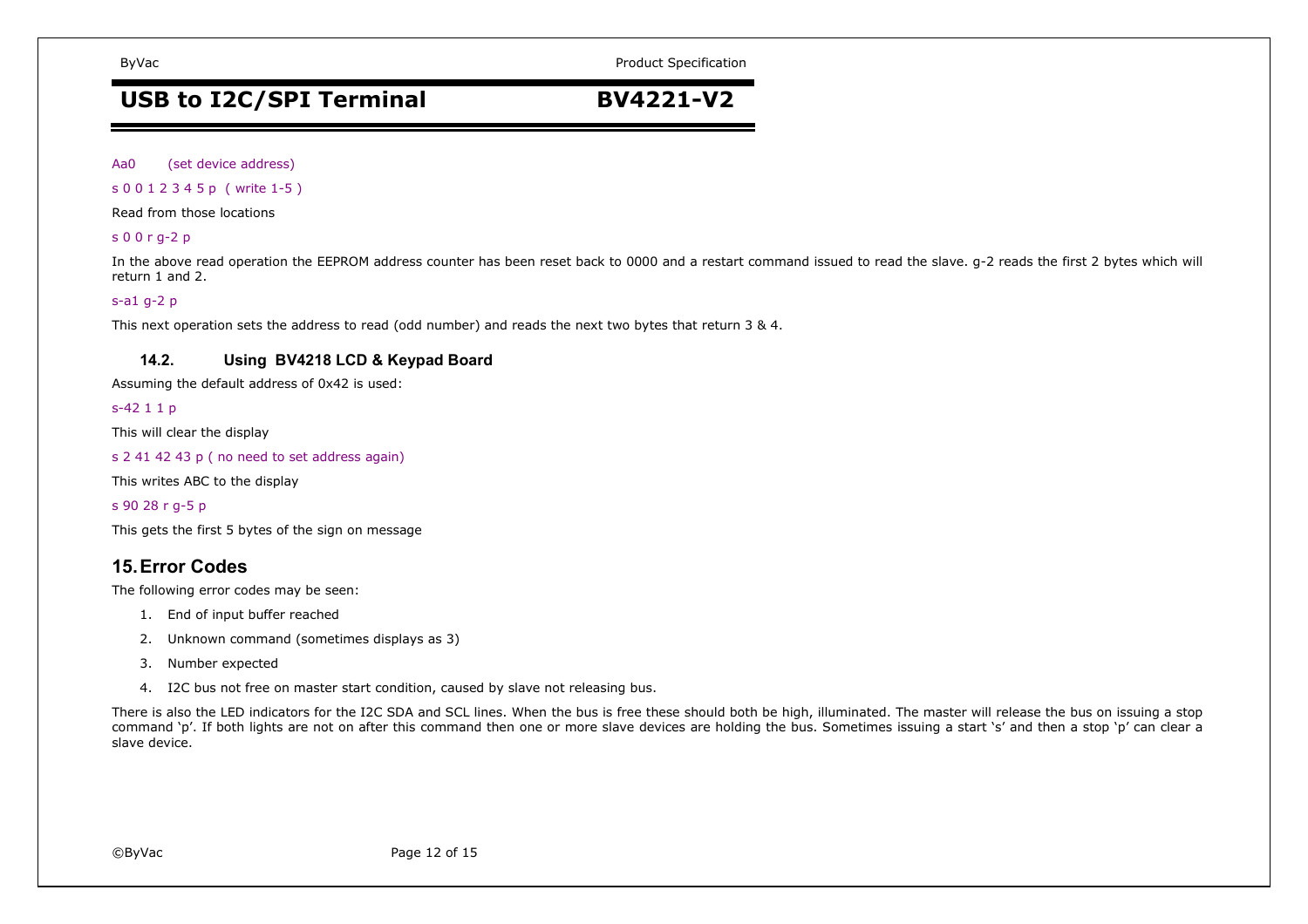ByVac **Product Specification** ByVac **Product Specification** 

## **USB to I2C/SPI Terminal BV4221-V2**

## **16.Control by Software**

The BV4221 can be controlled by software hosted on <sup>a</sup> PC, this will enable simple hardware to perform complex applications.

The website www.pin1.org contains some example code written in Just Basic (JB). This language was chosen because it is extremely simple, has a good serial interface and is FREE.

Other languages of course can be used provided they can talk to the COMM port. Here are some hint's and tips that will be needed if <sup>a</sup> programming interface is used.

#### **16.1.End of Line**

The serial communication works by receiving any and all characters up to and including the CR (Carriage Return 13) OR LF (Line Feed 10). When <sup>a</sup> CR or LF is received the whole line is processed and the instructions within that line are passed to the I2C bus.

It is important that only CR is sent and not <sup>a</sup> combination of CRLF or LFCR as this will slow down the interface and delays may need to be added.

This is often carried out in languages using an escape character such as:

Print( "some commands \r");

The \r or whatever it may be tells the output only to append ASCII 13, i.e. CR

In JB this is handled explicitly by <sup>a</sup> print routine that suppressed the normal CRLF behaviour and replaces it with <sup>a</sup> CR.

#### **16.2.Waiting**

The prompt **0x42>** will only appear once all of the commands have been processed so it is important to wait for this before sending the next command. The examples given in JB wait the '**>**' character.

## **17.Inspector Mode**

| <b>Command   Bus Debug</b>   |
|------------------------------|
| Inspect I2C data interactive |
| Inspect I2C data buffered    |

The BV4221 is also capable of 'spying' on the I2C bus and displaying what it sees. Because of the limitation of the display, the maximum speed is 50k but this is useful enough for debugging purposes.

There are two options; the first option will display anything on the I2c bus immediately and the second option will buffer any received data until <sup>a</sup> stop condition is received whereby it will display what has been captured.

This second option allows faster capturing as the device does not have to display each event.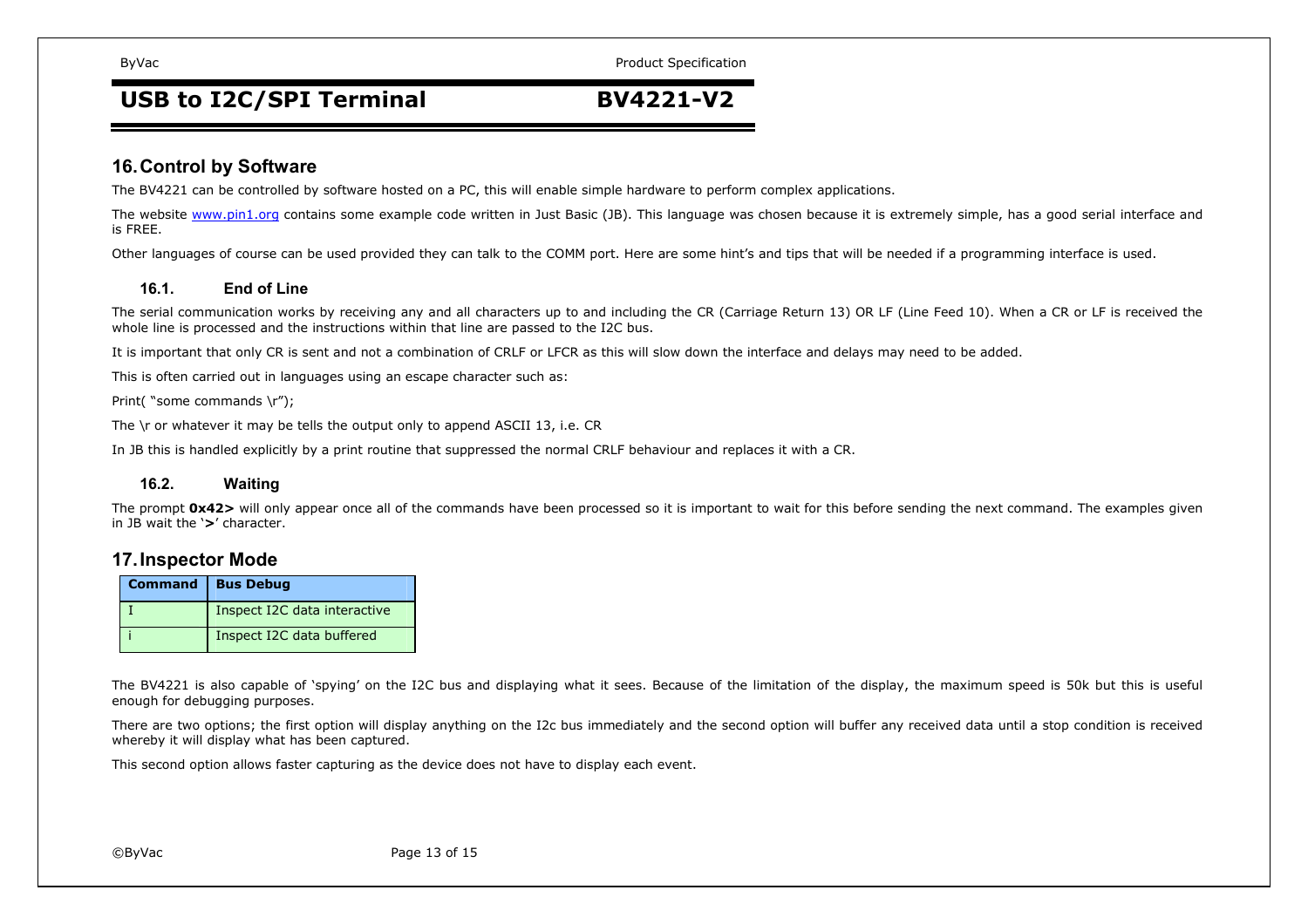ByVac **Product Specification** ByVac **Product Specification** 

## **USB to I2C/SPI Terminal BV4221-V2**

Both modes, monitor the I2C bus and report on the results. Pressing any key on the console will break out of the inspector mode.

When displaying the results the following key is used:

- SStart condition
- PStop condition
- AACK
- NNACK

To give an example, writing values 1,2 and 3 to the beginning of <sup>a</sup> serial EEPROM would be this command:

#### s 0 0 1 2 3 p

(The address is set to 0xA0)

The inspector would display:

SA0A00A00A01A02AP

Note, this command would need to be sent by another I2C master device for the inspector to see it. From the output it can be seen that the sequence begins with the Start condition (S) followed by the address (A0) followed by and ACK (A), etc. up until the stop command (P)

Reading back from the EEPROM:

s 0 0 <sup>r</sup> g-2 p

Produces this from the inspector:

#### SA0A00A00A**SA1A**01A02**N**P

There are some things to note about this. The 'r' command produces this SA1A, highlighted in bold above. The restart is S followed by the address plus 1 (A1) and the last A is the acknowledge from the slave. Note also that the last byte received is followed by <sup>a</sup> NACK prior to the stop command.

#### **17.1.Limitations**

#### **I2C Analyser**

The inspector mode will not work for <sup>a</sup> busy I2C, it is not intended as an I2C analyser and so don't expect to be able to connect it to <sup>a</sup> fully operational system and inspect packet after packet at high speed.

The inspector mode is intended for simple debugging and even learning about how I2C works. It is extremely useful for getting <sup>a</sup> system to work particularly with unfamiliar devices.

### **Buffer**